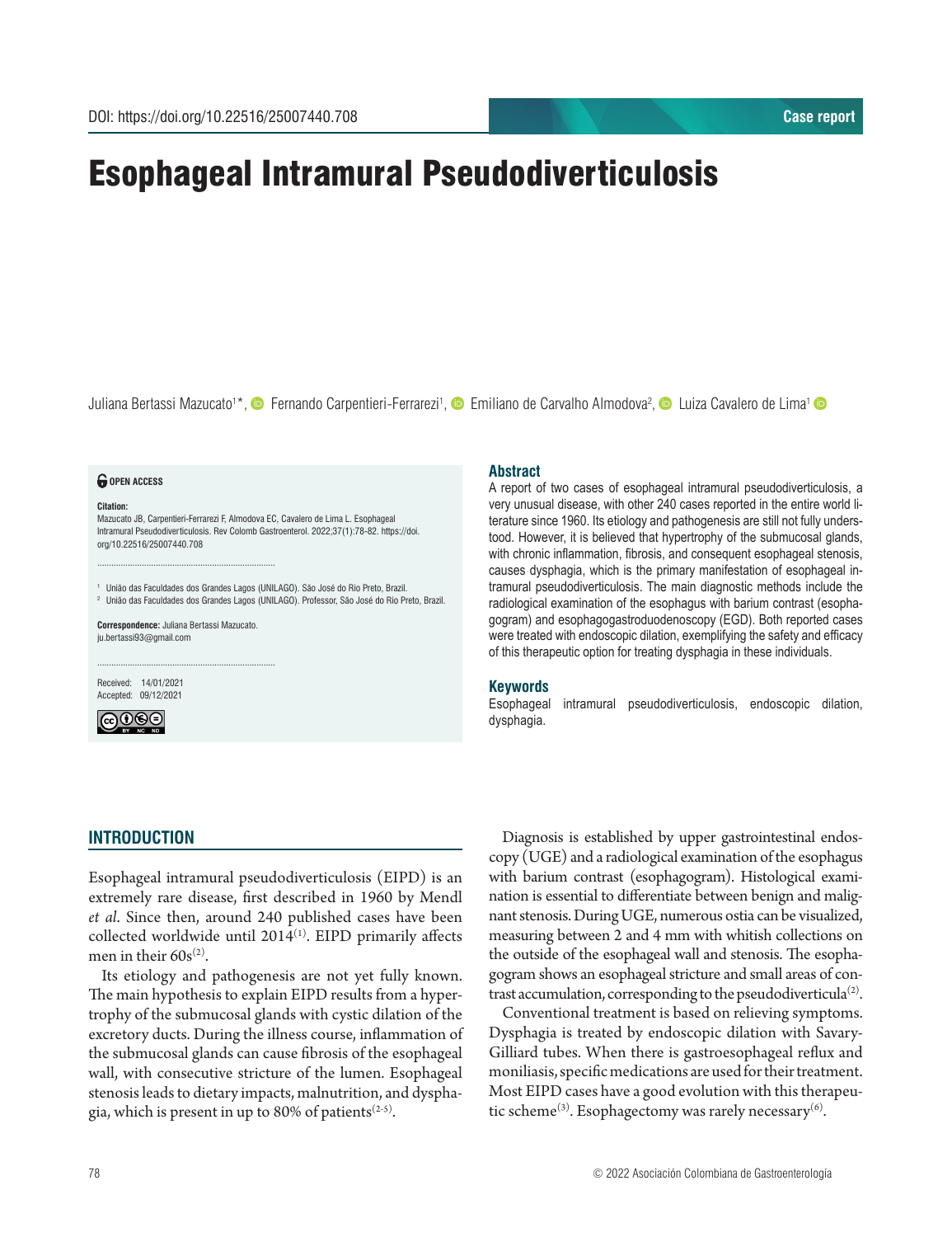### **MATERIALS, METHODS, AND RESULTS**

# **Case 1**

A 73-year-old female, native and resident of Barretos, SP, Brazil. A smoker who uses 60 packs per year. She suffered from progressive intermittent dysphagia for 17 years. During this period, she made a soft diet. She even had food impact treated by endoscopy. She sought medical attention when she had dysphagia for liquids, but the EIPD diagnosis took 1 year. During this period, she lost 35 kg and underwent a surgical gastrostomy. After diagnosis, she consulted for dilation with Savary-Gilliard tubes. The treatment was initiated with a 5.0 mm tube. After the second session, the 11 mm diameter was reached. At this point, she started eating solids, and the gastrostomy tube was performed. The treatment with dilatations was extended for 6 months, for a total of 5 sessions. She also received fluconazole to treat esophageal moniliasis, present in all performed endoscopies. Omeprazole was also administered for esophagitis due to gastroesophageal reflux disease (GERD), aggravated by a hiatal hernia. The patient had an excellent response to treatment and has remained asymptomatic for 3 years (**Table 1** and **Figure 1**).

# **Case 2**

VJR is a 55 year old male, born in Valparaiso, SP, resident of Tucuruí, PA, Brazil. He suffered from dysphagia for 10 years. He ate only soft and liquid foods in this period. He had food impact 4 times and required endoscopic extrac**Table 1.** Clinical picture, endoscopic findings, and therapeutic response of reported cases

| Personal data                      | Case 1                      | Case 2                   |
|------------------------------------|-----------------------------|--------------------------|
| Sex                                | Female                      | Male                     |
| Dysphagia time (years)             | Yes (17 years)              | Yes (10 years)           |
| Impact                             | Yes                         | Yes                      |
| <b>GERD</b> esophagitis            | Yes                         | Yes                      |
| <b>Moniliasis</b>                  | Yes                         | Yes                      |
| Smoker                             | Yes                         | Yes                      |
| Uses alcoholic beverages           | <b>No</b>                   | Yes                      |
| Weight loss (kilos)                | 35                          | <b>No</b>                |
| Weight gain after treatment        | Yes                         | Yes                      |
| Esophageal stenosis                | Yes                         | Yes                      |
| Treatment with esophageal dilation | Yes (up to 11<br>mm)        | Yes (up to $12.8$<br>mm) |
| Dysphagia return time              | Asymptomatic 3<br>years ago | 6 months                 |

GERD: esophagitis due to gastroesophageal reflux disease. Source: Table prepared by the author

tion. When he sought medical help, he drank fluids for 3 months. He reported symptoms such as dysphagia, pyrosis, and moderate gastroesophageal reflux in chronic use of omeprazole. The patient claims to consume alcoholic



**Figure 1.** Endoscopic images of patient's EIDP from Case 1. **A.** Diagnostic image of EIPD for moniliasis. **B.** Image after endoscopic dilation. Source: personal file.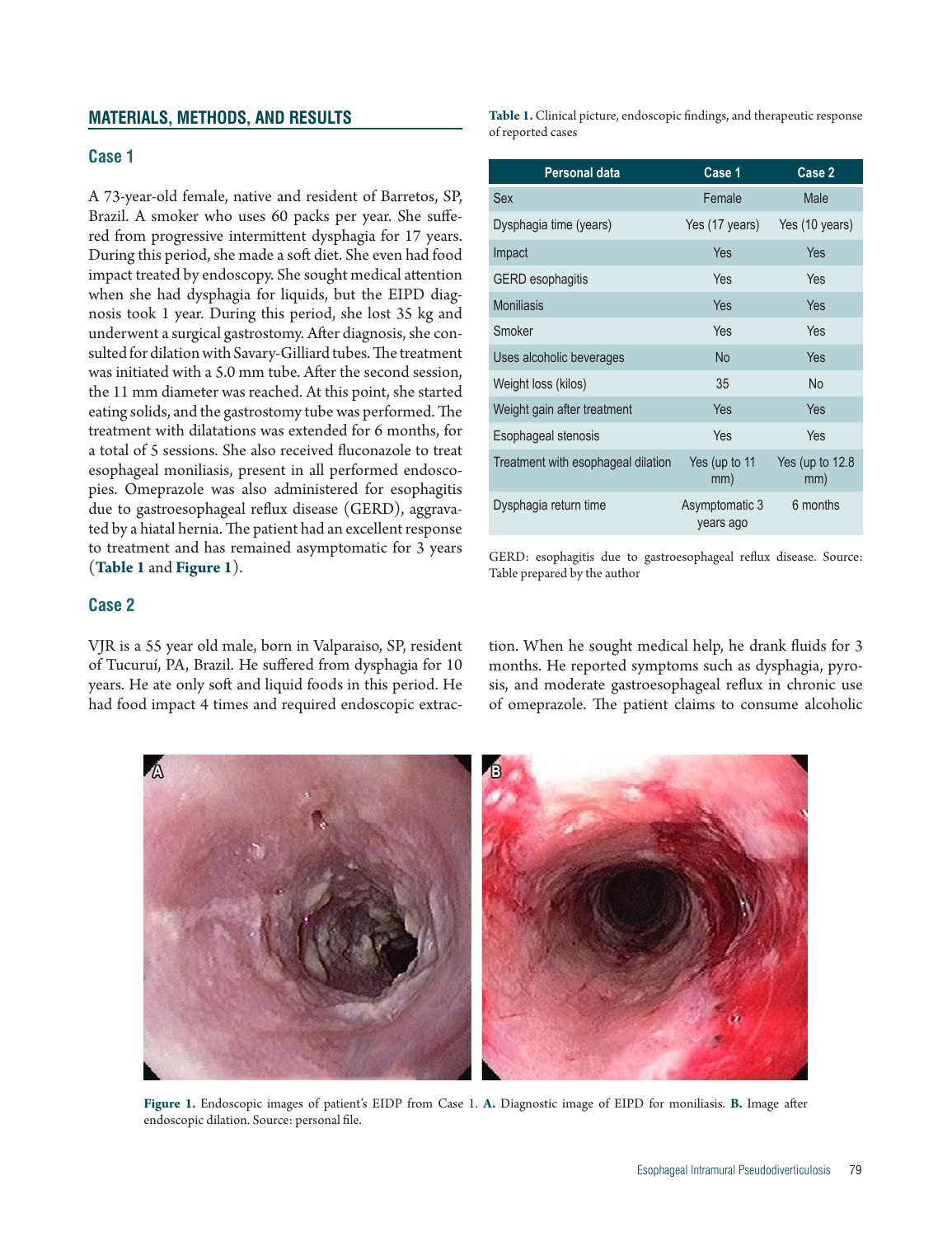

**Figure 2.** Endoscopic images of patient's EIDP from Case 2. **A.** Diagnostic image of EIPD for moniliasis. **B.** Image after endoscopic dilation. Source: personal file.

beverages at least once a month and is a smoker who uses 32 packs per year. EIDP was diagnosed 3 years ago through an upper gastrointestinal endoscopy when esophageal candidiasis was also found.

Initially, 3 sessions were held at 1-week intervals. Dilations began with 7.0 mm tubes. At the end of 3 weeks, they reached 12.8 mm with a complete reversal of dysphagia. Due to the distance between the state of Pará, where the patient resides, and the city of São José do Rio Preto, where he undergoes treatment, dilation sessions have been held every 6 months for the last 3 years. The patient reports remaining asymptomatic for 5 months until the dilation endoscopy presented dysphagia to solids in the last month. He also presents with moniliasis whenever digestive endoscopy is performed. From the beginning of the treatment, the patient gained 11 kilos (**Table 1** and **Figure 2**).

#### **DISCUSSION**

Dysphagia was the main symptom in the two cases reported in this study. It was also the main reason the individuals sought medical help. Similarly, more than 72% of patients in the following studies had dysphagia as their main symptom $(1-3,5-9)$ .

Patients are over 70 years old in both reported cases, very similar to the data provided in most cases in the medical literature<sup>(1-3,6,7,9-14)</sup>. Except for patients with human immunodeficiency virus (HIV), who presented the condition at age 35 without evidence of moniliasis<sup>(8)</sup>, and at age 45 (Table 2)<sup>(5)</sup>.

**Table 2.** Summary of the main findings of the case reports in the medical literature

| <b>Datos personales</b>            | Número de<br>casos | Porcentaje<br>(%) |
|------------------------------------|--------------------|-------------------|
| Years (average)                    | 62 years           |                   |
| Woman                              | 03                 | 27.27             |
| Man                                | 08                 | 72.72             |
| Dysphagia                          | 08                 | 72.72             |
| Impact                             | 03                 | 27.27             |
| <b>GERD</b> esophagitis            | 07                 | 63.63             |
| <b>Moniliasis</b>                  | 07                 | 63.63             |
| <b>HIV</b>                         | 02                 | 18.18             |
| Smokes cigarettes                  | 03                 | 27.27             |
| Uses alcoholic beverages           | 05                 | 45.45             |
| Esophageal stenosis                | 0 <sub>5</sub>     | 45.45             |
| Treatment with esophageal dilation | 07                 | 63.63             |
| No improvement after dilation      | 01                 | 09.09             |
| Dysphagia returned                 | 00                 | 00                |

GERD: gastroesophageal reflux esophagitis; HIV: human immunodeficiency virus. Source: Table prepared by the author.